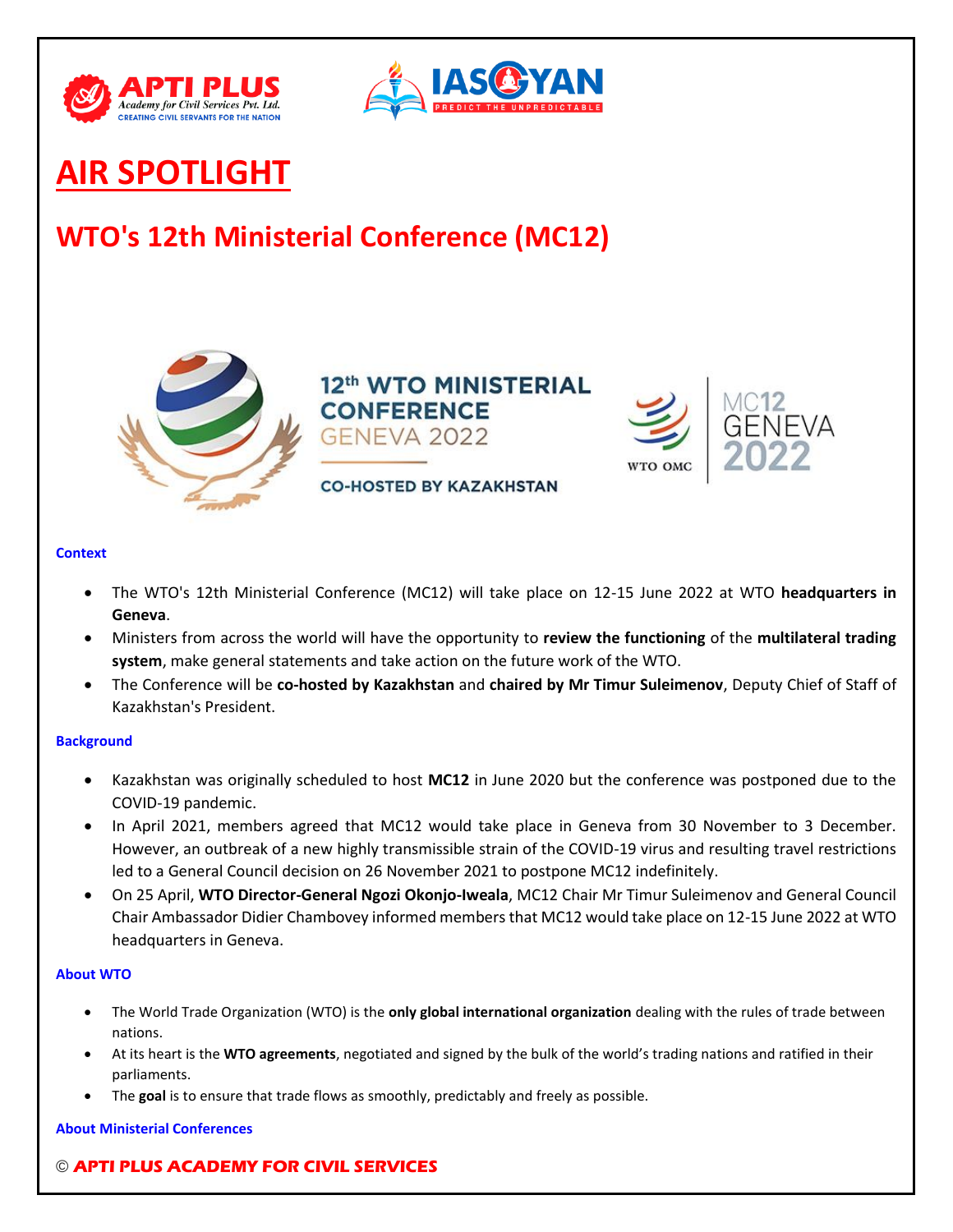



- The **topmost decision-making body** of the WTO is the Ministerial Conference, which usually meets every two years.
- It **brings together all members of the WTO**, all of which are countries or customs unions. The Ministerial Conference can take decisions on all matters under any of the multilateral trade agreements.

#### **Stake for India**

- The **Union Minister of Commerce and Industry Piyush Goyal** is leading the Indian delegation at the 12th WTO Ministerial Conference in Geneva Switzerland.
- Some of the important issues highlighted by India:
	- o **Food security**
	- o **Eradication of hunger**
	- o **Sustainable fishing and farming**

### **Expected global response on issues raised by India**

- The 12<sup>th</sup> MC is happening now after a gap of almost five years. Several issues have culminated in these years:
	- o **WTO response to pandemic** has raised eyebrows among developing countries including India.
	- o **Fishery subsidy negotiations**, the subsidy leads to excess capacity, which may contribute to overfishing, as well as those that support illegal, unreported, and unregulated (IUU) fishing.
	- o Agricultural issues including, **public stockholding for food security**. While food security is a legitimate policy objective, some stockholding programmes are considered to distort trade when they involve purchases from farmers at prices fixed by the governments, known as "supported" or "administered" prices.
	- o **WTO reforms**, overall, reform proposals focus on three aspects of the WTO's functioning: rulemaking; transparency and monitoring; and dispute settlement.
	- o **Moratorium on custom duties on electronic transmission**, India will strongly oppose the continuation of the moratorium as it results in a loss of revenues for developing countries.
- As India aspires to lead developing countries, it has a vital stake in protecting the interest of all stakeholders. For this India has to take the lead on two or three specific issues.

**Indian Minister spoke on several issues and highlighted the rising food prices that threaten the survival of millions of people it subjugates poor nations and people to imperfect markets. WTO rules should ensure a collective moral obligation that no person in the world goes to bed hungry in the recent event of Sri Lanka. As per studies, the world is producing enough food to feed everyone.** 

### **Concerns of developing countries**

- Agriculture is one of the very important issues, the **Director-General of WTO** has brought three draft texts:
	- o **Agriculture and trade**
	- o **Food security**
	- o **Exemption** of the World Food Programme from **exports restriction for humanitarian purposes**
- **India has reservations** about some of the **provisions in the draft decisions** and has been **engaging** in the process of discussions and negotiations to be able to preserve the rights under the agreement on agriculture **without undermining the existing** ministerial mandates.
	- o An important issue under negotiation at the WTO relates to the protection of India's food grain procurement program at **minimum support prices** (MSP) because such programs involve purchases from farmers at administered prices.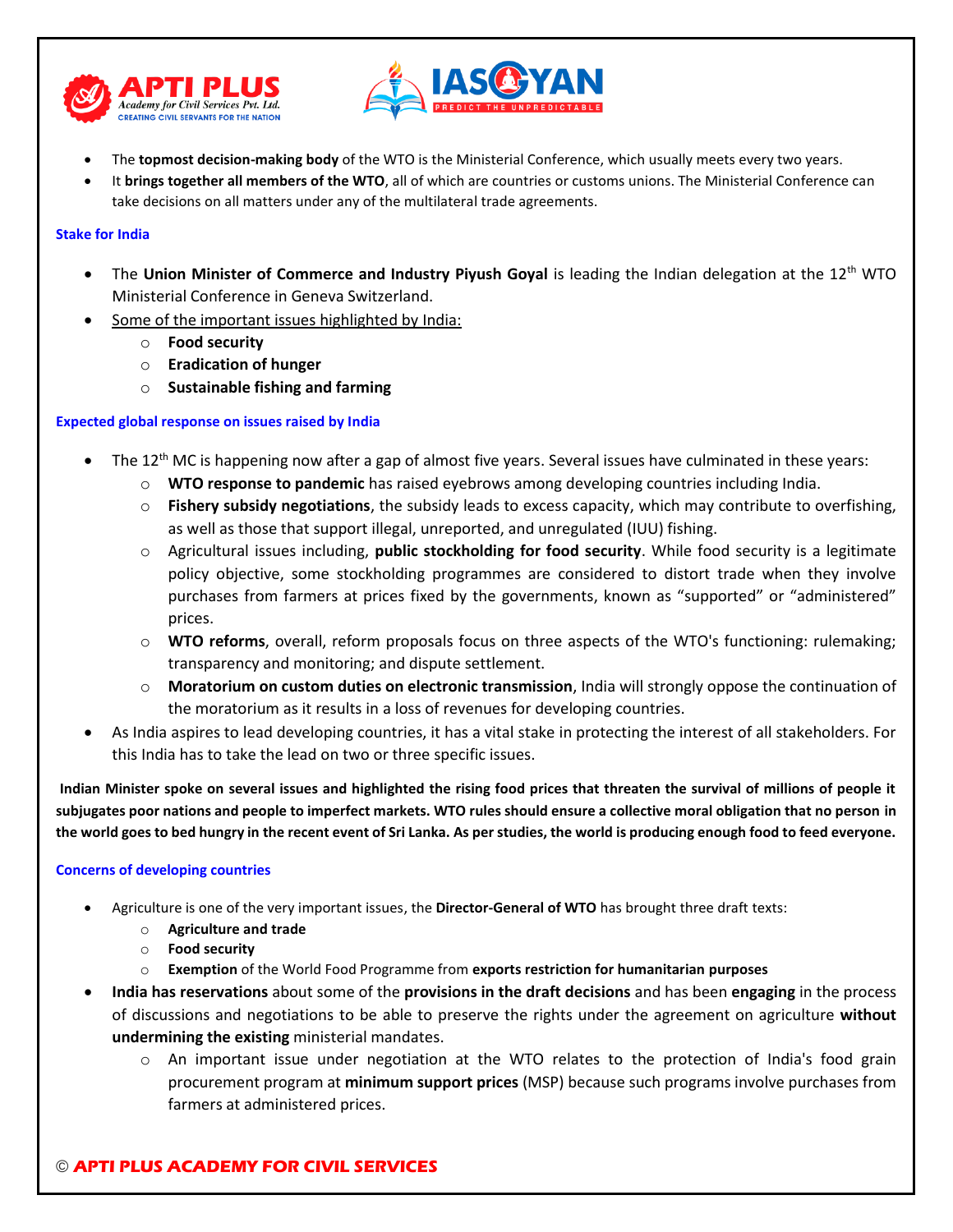



- o WTO's current rules limit this subsidy, so this issue is being negotiated at the **G 33 coalition** of developing countries in which India is a key member and the African group has come together along with the **African, Caribbean and Pacific (ACP) Group**.
- o These countries will **submit a proposal on a permanent solution** to the issue of public stock filing for food security purposes along with MSP.
- o Developing countries also seek improvement over the ministerial decisions which is adopted at the **9 th MC held at Bali in 2013**, where developing countries had agreed to negotiate a permanent solution on the issue of public stockpiling for food security purposes and in the interim, it was agreed that until a permanent solution is reached that the members would exercise restraint commonly this is known as the **peace clause**.
- Another very important issue is that of additional disciplines on export restrictions of agricultural products. The proponents of export restrictions are seeking an outcome on two issues:
	- o One is the **exemption** of footsteps purchased for **non-commercial humanitarian** purposes by the word program from the application of exporter section.
	- o Second is the **advanced notification** of **export restrictive measures** including improving compliance with existing notification requirements.
- Given the sensitivities, shortages of food grains and price escalation, the implications of providing advanced notice will become burdensome for developing country members.
- India hassignificantly contributed to **World Food Program** (WFP) over the years and it does not impose any export restrictions for WFP procurement but at the same time is extended support to its neighbours.
- So blanket exemption for the WFP and domestic food security are concerns for India.
- One last issue in agriculture is related to **market access**. The special shape card mechanism for developing countries to protect the domestic agricultural producers against import surges in certain price falls through additional import duties on the lines of a similar safeguard presently available to many developed in a few developing countries so this is the total of the issues at stake for India

**The WTO reform is something we've been discussing for a while and we've also seen that many of the global institutions here is a lot of discussion about the need for reform and then but we also see that the world seems to be very slow in changing and accepting the fact that reforms are needed.**

### **Reform in WTO**

- India has strongly pitched for two things in WTO:
	- o **WTO reform is necessary** for keeping development score with consensus-based decision-making.
	- o **WTO should not negotiate rules on non-trade-related subject** matters such as climate change and gender.
- India believes that the WTO reform discussion must focus on strengthening its **fundamental principles** (market access, reforms to export restrictions and transparency) and preserving this special and differentiated treatment (S&D) including consensus-based decision-making, non-discrimination, special and differential treatment **disjuncture** and its should neither result in preserving inherited equities nor should they worsen the imbalances.
- Amongst the reform proposals the most consequential is the **USA-EU-Japan trilateral initiative**. It was announced at the Ministerial-11 and India has led the initiative went through developing country reform proposal because the developing countries form paper was called strengthening the WTO to promote development inclusive entry.
	- o Bolivia Cuba South Africa Tunisia Zimbabwe and Oman they'd all become Co-sponsors.
	- o The proposal has been revised several times the latest one was submitted in February 2022.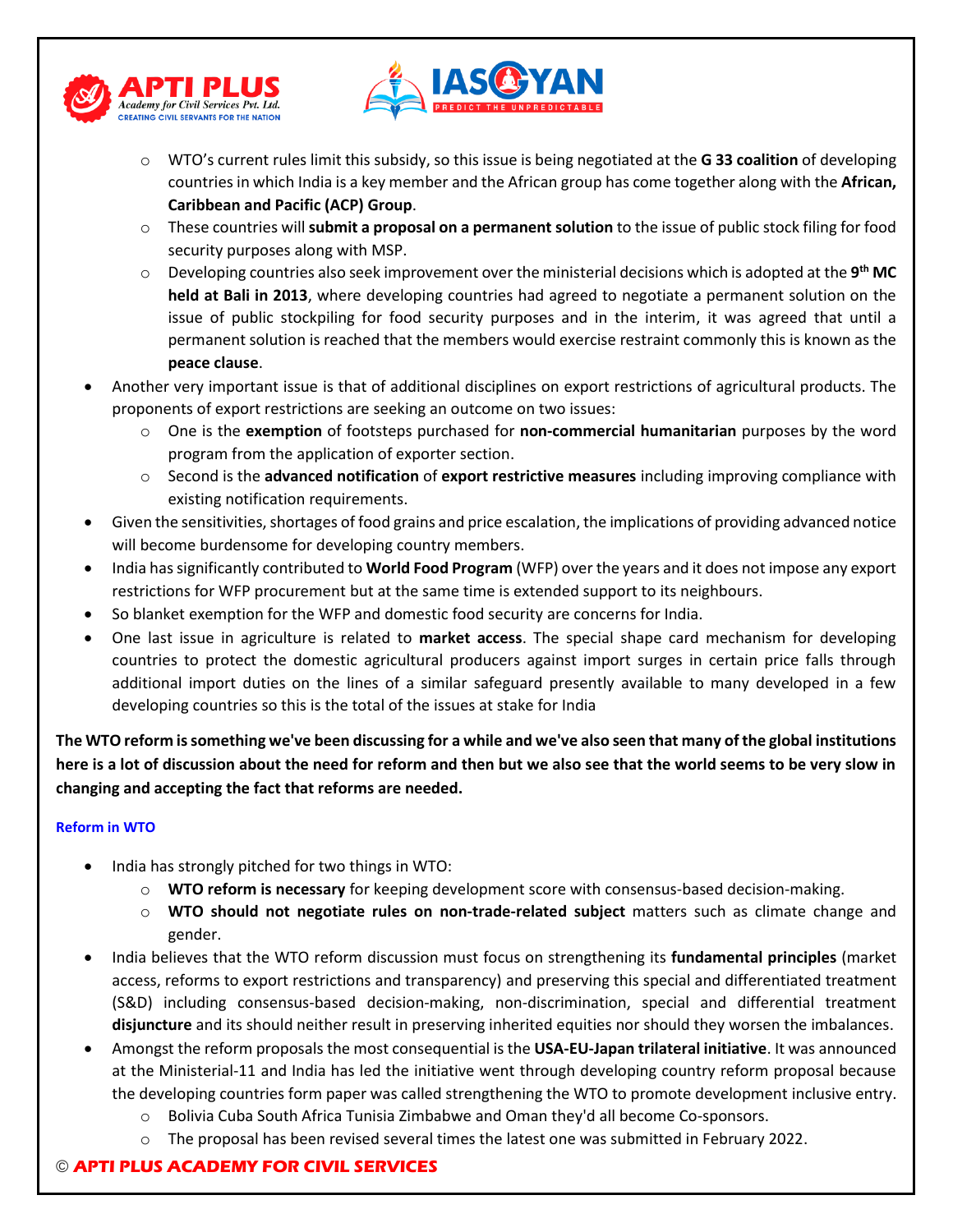



- In November 2021, **India took the lead** to **question the proposal** from the **European Union** and **Brazil**. Both on the process and as well as on its objective because India did not favour an open-ended exercise on WTO reform without first actually agreeing on the elements of the reform package.
- Another major issue is the **WTO's response to the pandemic**. This is one of the priority items for this ministerial and that also includes the **TRIPS waiver proposal** given the necessity of producing COVID vaccines.
- The last issue on **intellectual property**, where India is actually seeking recognition of difficulties faced by developing countries and least developed countries in utilizing the TRIPS flexibilities to address the COVID-19 pandemic and secondly a reaffirmation of the TRIPS waiver decision under the responses are declaration should then allow vaccines to be produced in a much more liberally in all countries.

**The director-general of WTO has expressed very cautious optimism and she also pointed out that the world has become increasingly more complex she also listed the lingering COVID-19 pandemic the war in Ukraine and major food and energy crisis as pieces of poly crisis.**

### **How effectively WTO can lead this Poly crisis?**

- The director-general has come up with three very important drafts for negotiations. It's not just trade-related issues that the world faces today we also have **the Ukraine issue** which is casting a shadow on the negotiations as a whole because **developed countries** particularly the United States in the EU **want to keep Russia out of the negotiations process**.
- Russia controls **2.7% of the world economy** today and keeping Russia which is a major commodity producer or exporter is not going to work to have a broad-based consensus-based agreement.
- She referring to the issues of TRIPS waiver, the pandemic is not gone and rising food inflation as a **Poly crisis**.

### **Conclusion**

The other areas like fisheries and agriculture etc are ongoing issues but today the world faces some new issues which will all affect how countries will negotiate these issues and how we move forward on them. The 12th ministerial conference will summarise how the world has changed and how the global developments also affect the negotiations and the workings of the WTO.

[https://newsonair.gov.in/Spotlight.aspx#](https://newsonair.gov.in/Spotlight.aspx)



<https://t.me/+hJqMV1O0se03Njk9>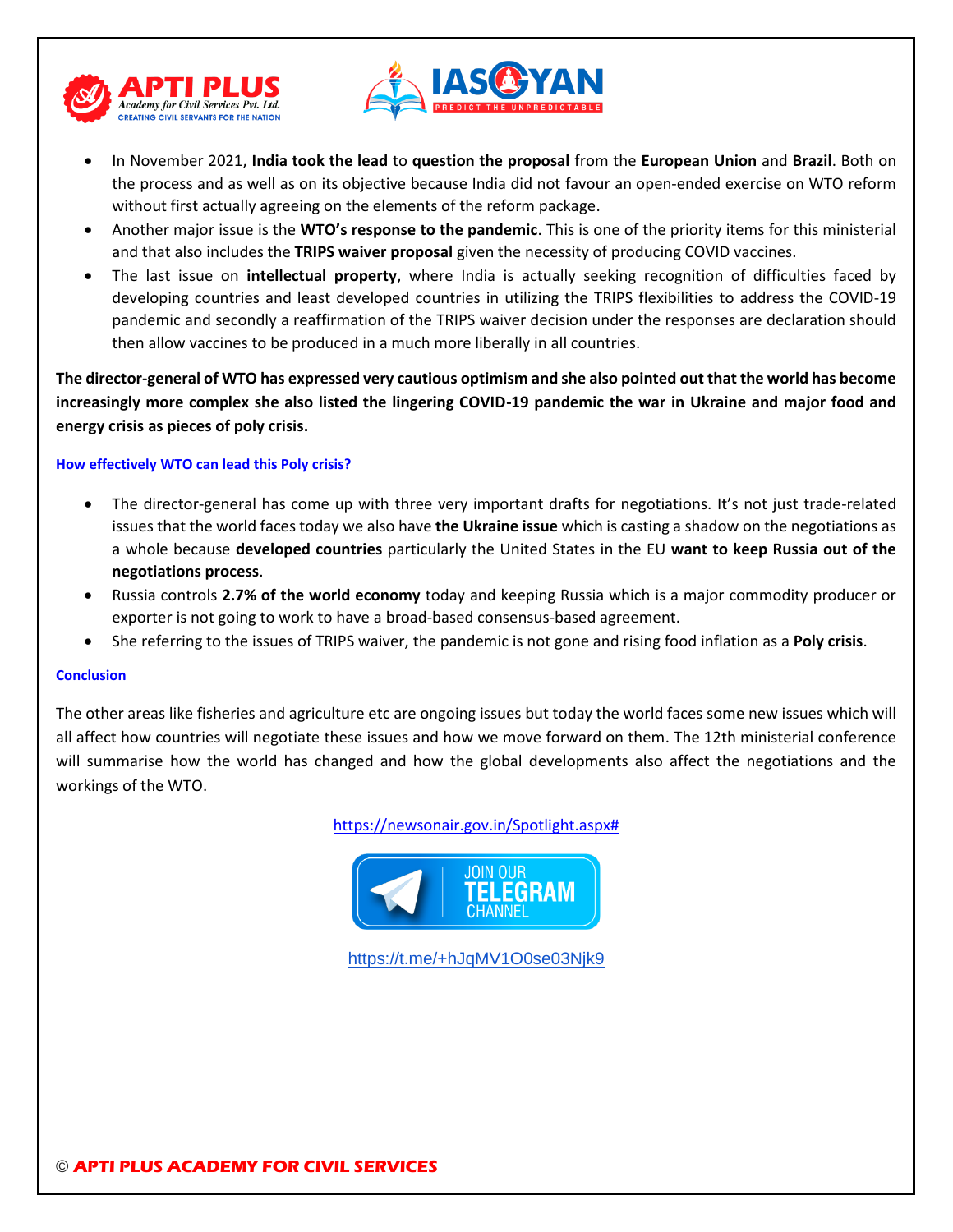



# **NEWS IN BRIEF: PRELIMS SPECIAL**

# **Agnipath Scheme**



## **Context**

- Briefing media with three Service Chiefs, **Defence Minister Rajnath Singh** announced the AGNIPATH scheme for recruitment of youth in the Armed Forced.
- The youth selected under this scheme will be known as **Agniveers**.
- The Agniveers will be getting an attractive monthly package with **Risk and Hardship allowances** as applicable in the three services.
- Agniveers will be also paid a **one-time Seva Nidhi package** upon completion of the engagement period of four years.
- The AGNIPATH Scheme cleared by **Cabinet Committee on Security** allows **patriotic and motivated youth** to serve in the Armed Forces for four years.
- Over forty-six thousand Agniveers to be recruited this year.
- This is a major **defence policy reform** introduced by the Government to usher in a new era in the Human Resource policy of the **three services**.
- The policy, which comes into **immediate effect**, will govern the enrolment for the three services.
- Agniveers will get a salary of 30,000 rupees to 40,000 rupees per month and allowance as applicable.
- The Seva Nidhi will be **exempt from Income Tax**.
- There shall be no entitlement to gratuity and pensionary benefits.
- Agniveers will be provided with a **non-contributory Life Insurance Cover** of 48 lakh rupees for the duration of their engagement period in the Indian Armed Forces.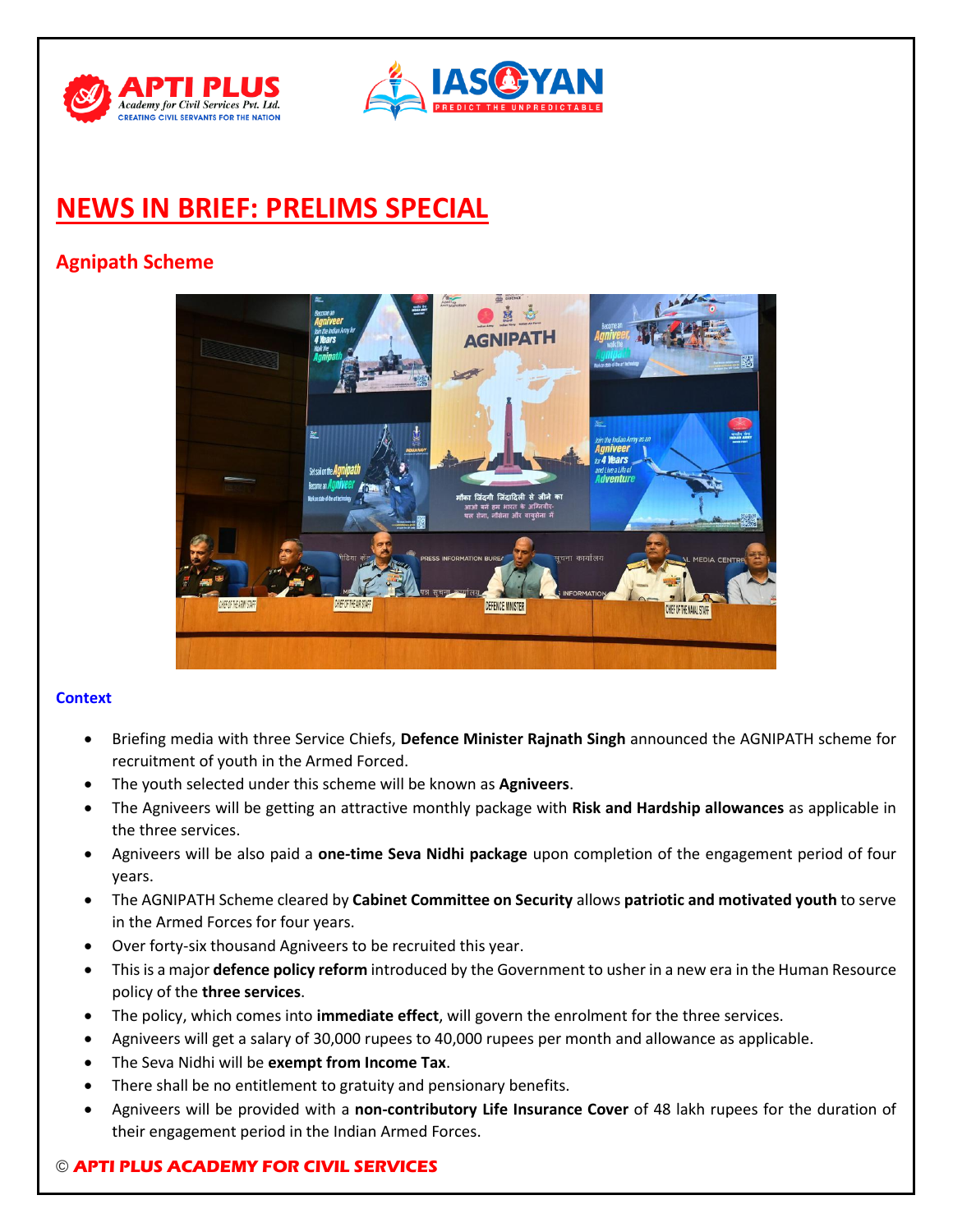



- During this period of service to the nation, the Agniveers will be imparted with **various military skills and experience**, discipline, physical fitness, leadership qualities, courage and patriotism.
- Post this stint of four years, the Agniveers will be infused into the civil society where they can **contribute immensely towards the nation-building process**.

[https://newsonair.gov.in/News?title=Centre-announces-AGNIPATH-Scheme-for-recruitment-of-youth-in-the-Armed-](https://newsonair.gov.in/News?title=Centre-announces-AGNIPATH-Scheme-for-recruitment-of-youth-in-the-Armed-Forces&id=442672)[Forces&id=442672](https://newsonair.gov.in/News?title=Centre-announces-AGNIPATH-Scheme-for-recruitment-of-youth-in-the-Armed-Forces&id=442672)



<https://t.me/+hJqMV1O0se03Njk9>

# **Start-Ups for Railways**



### **Context**

- Railways Minister **Ashwini Vaishnaw** has launched "Start-Ups for Railways" in New Delhi.
- This Start-Ups policy **aims to leverage innovative technologies** developed by Indian Start-ups, MSMEs, Innovators and Entrepreneurs to improve the operational efficiency and safety of Indian Railways.
- The policy which is part **Indian Railways Innovation Programme**, will bring scale and efficiency in the field of operation, maintenance and infrastructure creation through the participation of a very large and untapped startup ecosystem.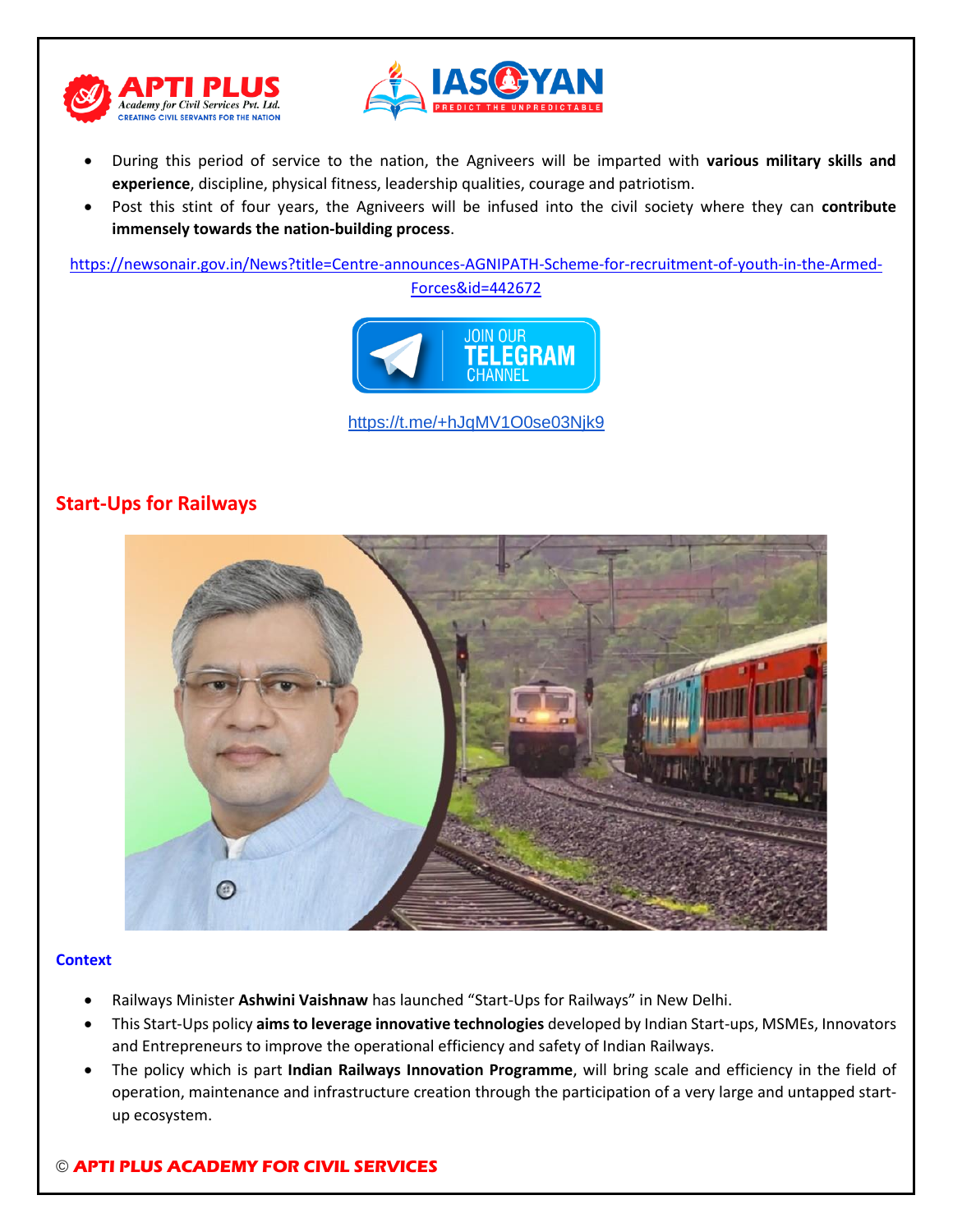



[https://newsonair.gov.in/News?title=Railways-Minister-Ashwini-Vaishnaw-launches-%e2%80%9cStart-Ups-for-](https://newsonair.gov.in/News?title=Railways-Minister-Ashwini-Vaishnaw-launches-%e2%80%9cStart-Ups-for-Railways%e2%80%9d-in-New-Delhi&id=442630)[Railways%e2%80%9d-in-New-Delhi&id=442630](https://newsonair.gov.in/News?title=Railways-Minister-Ashwini-Vaishnaw-launches-%e2%80%9cStart-Ups-for-Railways%e2%80%9d-in-New-Delhi&id=442630)

## **National Conference of Chief Secretaries**



### **Context**

- Prime Minister **Narendra Modi** will chair the **First National Conference of Chief Secretaries** at HPCA Stadium in Dharamshala, Himachal Pradesh on 16th and 17th June.
- It will be a significant step towards further **strengthening the partnership** between the Centre and the State Governments.
- More than 200 people will participate in the conference, representing the Central Government, all States and Union Territories and domain experts.
- Spread over three days, it will focus on the **rapid and sustained economic growth** in partnership with the States.
- Working as Team India, the Conference will lay the ground for **collaborative action** for higher growth with sustainability, creation of jobs, education, ease of living and **aatmanirbharta** in agriculture.
- The Conference will emphasise on **evolution and implementation of a common development agenda** and blueprint for cohesive action to achieve the aspirations of the people.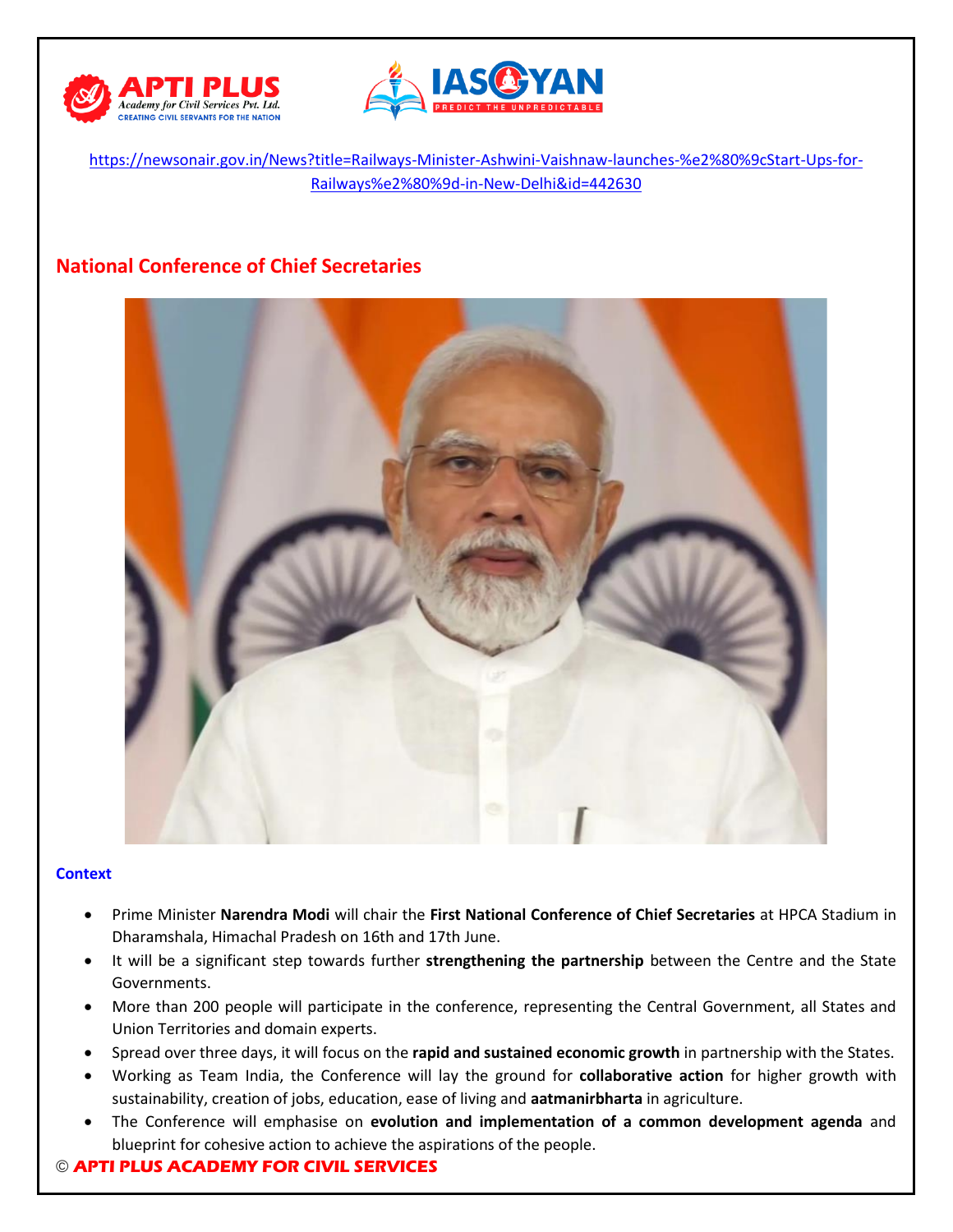



- The concept and agenda for this conference have been curated after more than one hundred rounds of deliberations spread over six months.
- Three **themes** have been identified for detailed deliberations in the Conference,
	- o Implementation of the National Education Policy,
	- o Urban governance and
	- o Crop diversification and achieving self-sufficiency in oilseeds, pulses and other agri-commodities.
- There would be a session on **Aspirational Districts Programme** which would deliberate upon the **achievements made so far**, with successful case studies including on data-based governance, presented by the young Collectors in specific districts.
- There would be a special session on **Azadi ka Amrit Mahotsav- Roadmap to 2047** and four additional **thematic sessions** on:
	- o Reducing Compliance Burden and Decriminalization of Minor Offences for Ease of Doing Business,
	- o Centre-State Coordination for achieving saturation coverage of schemes and ensuring last-mile delivery,
	- o Transforming India's infrastructure through PM Gati Shakti and
	- o Capacity building: Implementation of iGOT Mission Karmayogi.

[https://newsonair.gov.in/News?title=PM-Modi-to-chair-First-National-Conference-Of-Chief-Secys-in-Dharamshala-on-](https://newsonair.gov.in/News?title=PM-Modi-to-chair-First-National-Conference-Of-Chief-Secys-in-Dharamshala-on-16-And-17-June&id=442654)[16-And-17-June&id=442654](https://newsonair.gov.in/News?title=PM-Modi-to-chair-First-National-Conference-Of-Chief-Secys-in-Dharamshala-on-16-And-17-June&id=442654)



<https://t.me/+hJqMV1O0se03Njk9>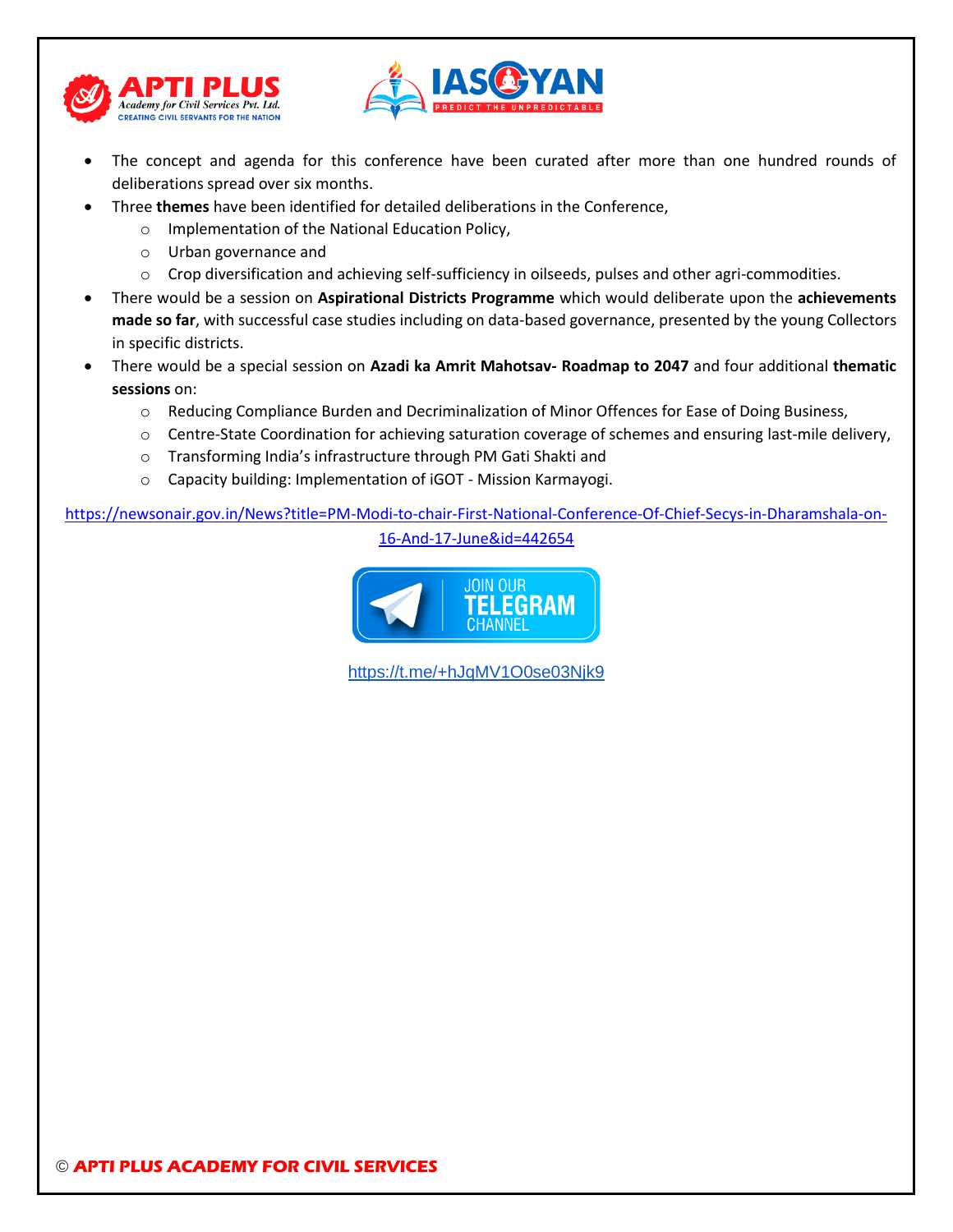



# **Type Certificate under Drone Rules**



### **Context**

- Union Civil Aviation Minister **Jyotiraditya Scindia** awarded the first Type Certificate under Drone Rules to **IoTech World Avigation Private Limited** in New Delhi. This company is one of India's leading manufacturers of **Kisan drones**.
- India has set a target to become a **drone hub by 2030** and issuing of Type Certificate in record 34 days is a step in that direction.
- The **Drone Certification Scheme** will create an **ecosystem for the manufacturing** of world-class drones in India.
- 14 drone prototypes arere currently undergoing certification tests.
- The number of Type Certified prototypes may exceed the figure of 100 over the next three years.

[https://newsonair.gov.in/News?title=Union-Civil-Aviation-Minister-awards-first-Type-Certificate-under-Drone-Rules-to-](https://newsonair.gov.in/News?title=Union-Civil-Aviation-Minister-awards-first-Type-Certificate-under-Drone-Rules-to-IoTech-World-Avigation-Private-Ltd&id=442667)[IoTech-World-Avigation-Private-Ltd&id=442667](https://newsonair.gov.in/News?title=Union-Civil-Aviation-Minister-awards-first-Type-Certificate-under-Drone-Rules-to-IoTech-World-Avigation-Private-Ltd&id=442667)



<https://t.me/+hJqMV1O0se03Njk9>